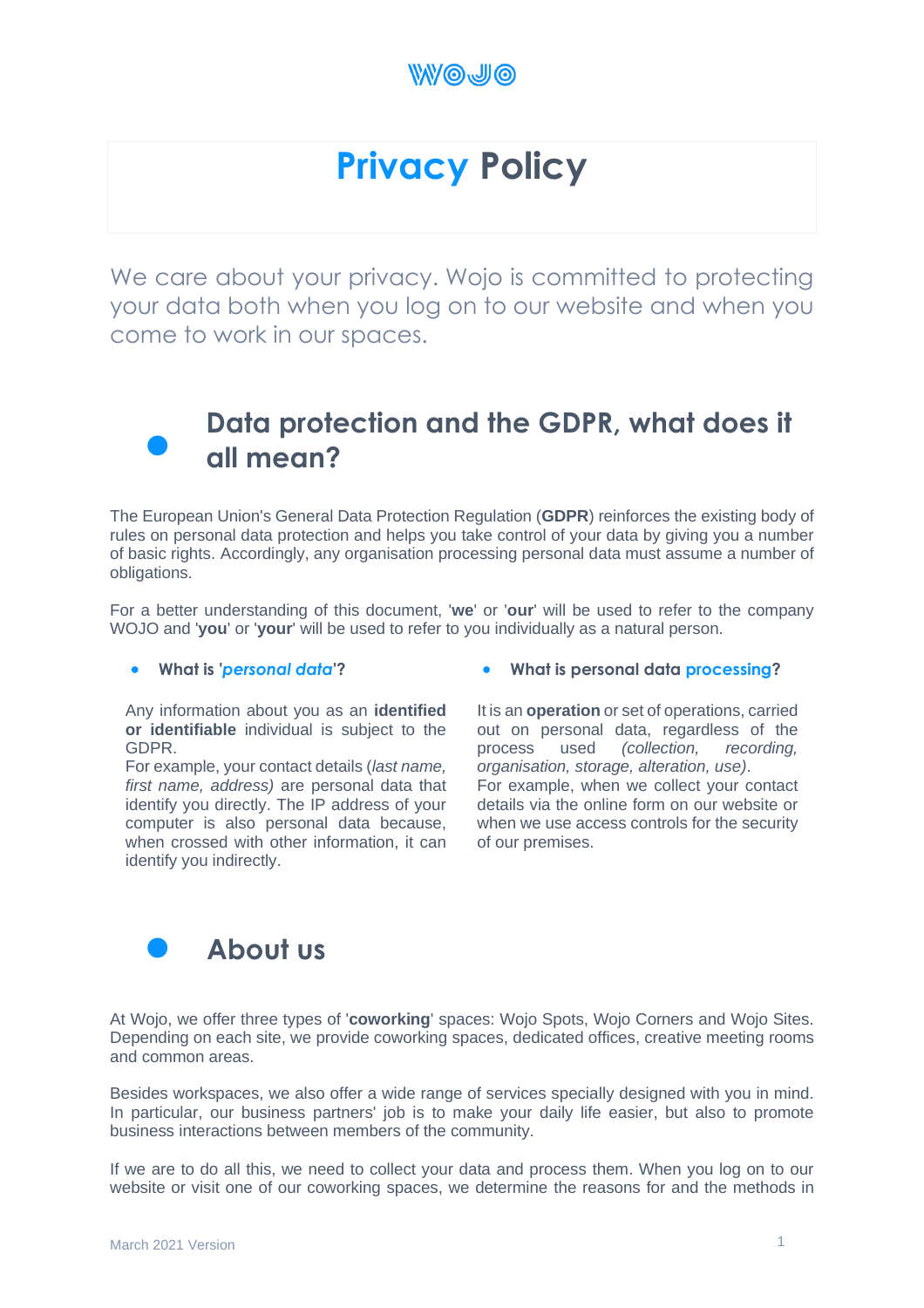**WWOJO** 

which we process your personal data. According to the regulation, this makes us the *data controller*.

Protecting your personal data is a priority for us and we process them in accordance with applicable regulations, namely the GDPR and the Spanish Data Protection and Digital Rights Act (Law No. 3/2018 "DPDRA").

We encourage a **culture of data protection** throughout our company in the form of strict compliance with data protection laws and by ensuring that all the personal data we control are processed securely and in a manner that is both correct and in keeping with expectations.



#### • **The principles that govern data protection**

When we process your data, we apply the key principles behind data processing:

- **1. Lawfulness and fairness.** Each processing operation requires a legal basis for collecting and processing the data. When we process your data, it will usually be because we need to meet our contractual obligations to you or your employer, and in the latter case, as part of our legitimate interest with regard to you.
- **2. Transparency.** We strive to provide you with information that is concise, transparent, understandable, readily accessible and written in plain language. This information is made available to you in this policy, the privacy policy on our website and the terms and conditions of the contracts we have signed with you.
- **3. Purpose limitation and privacy by design.** We collect only the data required for specific, explicit and legitimate purposes, and we do not

further process them in a manner that is incompatible with those purposes.

- **4. Data minimisation.** All processing of personal data in our business is designed to automatically comply with the principles that govern data protection. This means that only data necessary for the purposes for which they are processed will be actually processed. We take care to restrict the amount of data processed from the outset.
- **5. Accuracy.** The data collected must be accurate and, where necessary, kept up to date. Please do not hesitate to tell us if your data needs to be updated (*e.g. a change of address)* or if they are inaccurate.
- **6. Limitation of storage:** we will store your personal data only insofar it is neccessary to achieve the purposes for which it has been collected.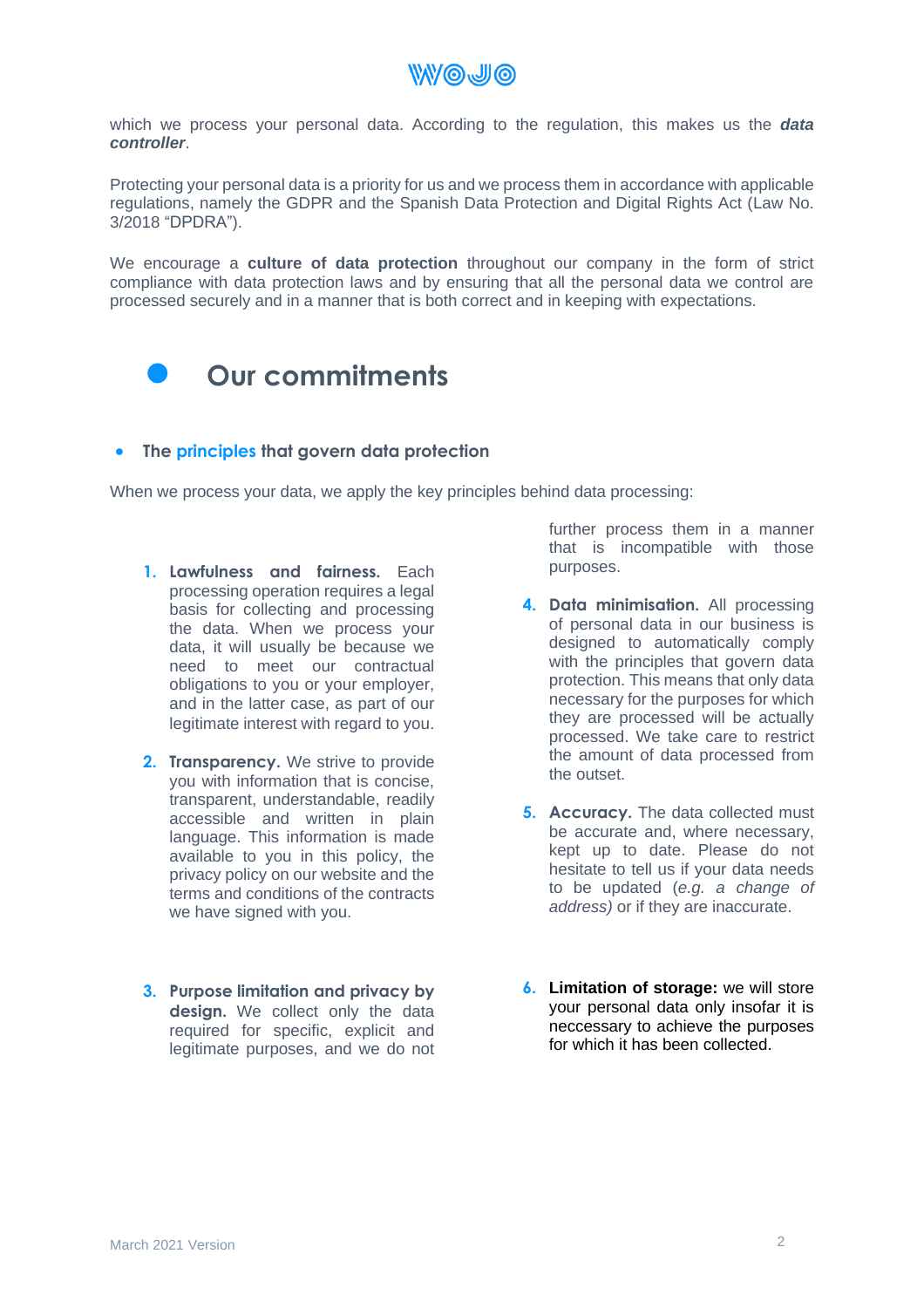

#### • **Ongoing compliance**

In order to ensure ongoing compliance, we apply privacy protection procedures and measures throughout the processing of your data. This allows us to improve and add to the effectiveness of the measures in place across our organisation. For this purpose, we set up a regularly updated **a register of processing activities** to help identify objectives, the categories of data used and access to these data.

This ongoing compliance review is backed up by **audits**: (i) internally, through audit plans that monitor the degree of control of our operations and verify our governance, risk management and control processes; or (ii) as part of our contractual relationships, to our subcontractors or service providers to verify compliance with the principles that govern personal data protection.

We also ensure respect for privacy when we launch new activities or offer you new services. So, when we consider a processing operation 'high risk', we perform a **data protection impact assessment** (DPIA). A DPIA essentially consists of a detailed assessment of the potential risks posed by the proposed processing and of defining and implementing appropriate measures for managing those risks in accordance with data protection laws.

#### • **A dedicated organisation**

In order to strengthen the protection of your data and make it effective, we make sure we involve all our partners:

**1.** We have a **GDPR team** responsible for ensuring the compliance of all workspaces with applicable personal data regulations and we are on the verge of appointing a **Data Protection Officer (DPO)**.

*What is a DPO?* The DPO will be responsible for ensuring that our organisation complies with the European Data Protection Regulation. The officer will be independent and have the skills and resources required for such work:

- inform, raise the awareness of and advise our organisation and employees;
- ensure compliance with the regulation;
- assist with data protection impact assessments;
- cooperate with the supervisory authority;
- keep a data processing inventory;
- monitor compliance on a continuous basis.
- **2. Information System (IS) Managers** are responsible for the ongoing compliance of our IT equipment and infrastructure. They help the GDPR team carry out its work, providing their expertise on

application security and the principles behind the structure of our IS.

**3. The legal department** offers support and legal expertise for the work carried out by the GDPR team. In particular, it plays a role in updating contractualisation and pre-contractualisation procedures and in drafting standard contractual clauses. The department is also responsible for monitoring Spanish regulatory and legislative developments that affect data protection.

**4.** The legal department is also assisted by **external legal counsel**, which provides support for the contractualisation and implementation of procedures in compliance with the GDPR.

**5. Our employees** are trained in and made aware of the importance of (i) taking the utmost care of your data, (ii) taking privacy into account when designing new products and services, and (iii) reporting all and any incidents involving your data. They have an obligation of confidentiality to guarantee the security and integrity of your data.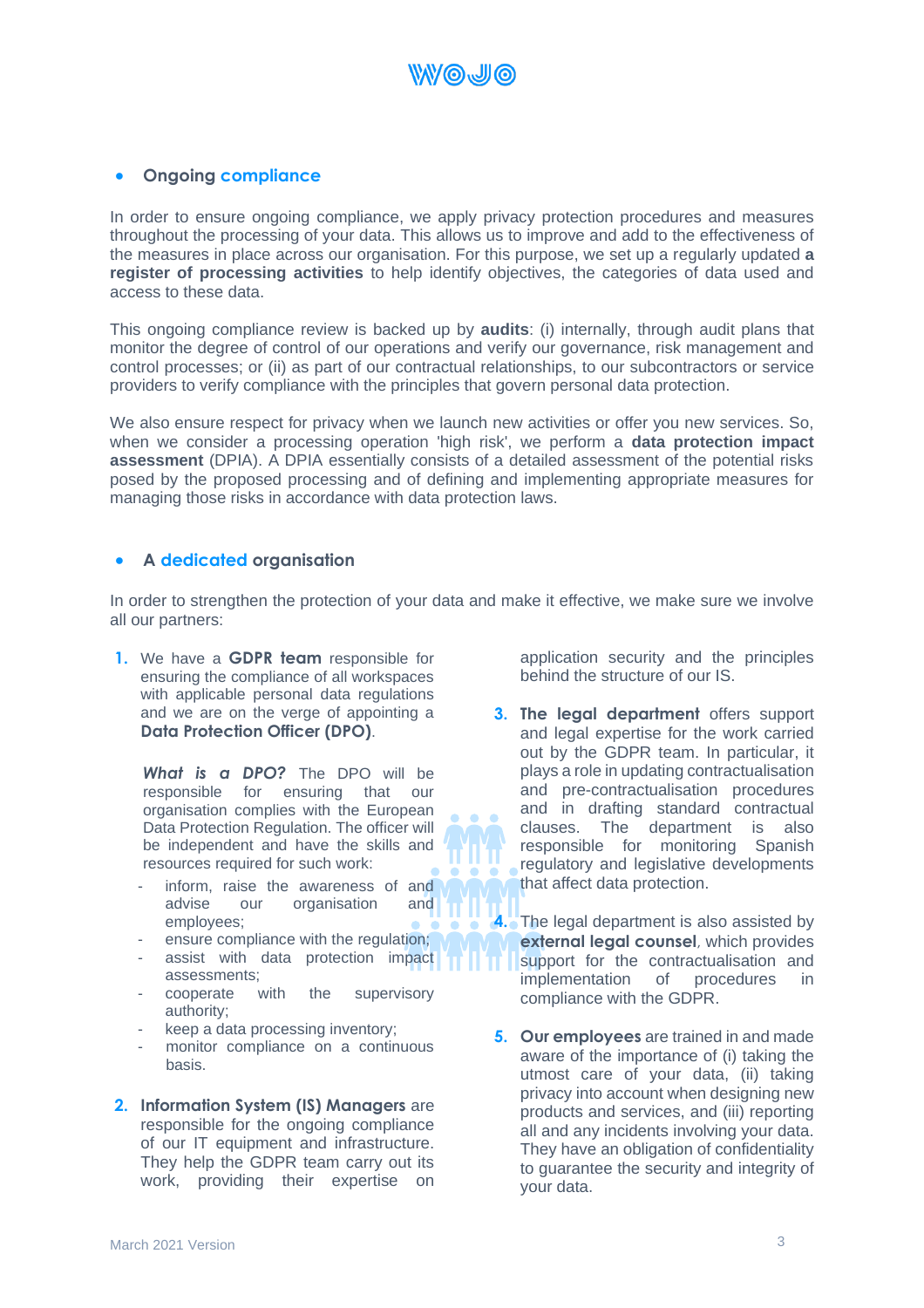

#### • **Supervision of data controllers' activities (subcontractors)**

We make sure that any third party we hire to process personal data on our behalf can do so in strict compliance with the GDPR and keeps your data **safe and secured**.

These subcontractors provide us with a long list of services ranging from IT and food services to assistance with the security of our premises.

However, when your data are processed by one of our **subcontractors**, we, and not the subcontractor in question, will always be the **data controllers** as far as you are concerned.

When we select a supplier, we either include certain data processing clauses in the corresponding service level agreement or we sign a separate **data processing agreement**.

#### • **Data transfers**

The recipients of your data are located mainly in the European Union; however, they may also be located outside the European Economic Area (EEA). For the latter, we take the security measures and legal precautions required for the security and integrity of the personal data we transfer, such as adopting the European Commission's standard contractual clauses.

#### • **Security and confidentiality**

As the controller of your data, we implement appropriate technical and organisational security measures to protect personal data against accidental or unlawful destruction, loss, alteration, unauthorised disclosure or access and against any other unlawful processing. In particular, we have the following measures in place:

- **restricted access to professional files** (digital and paper formats) by authorised persons only and exclusively for their professional duties;
- **regular checks** on access authorisations;
- **obligation of confidentiality** and security for all employees and subcontractors authorised to process your data;
- **protection of workstations and tools**: automatic locking of workstations, password protection, etc.;
- **technical security measures**: traceability of accesses and incidents, regular data backup, use of anti-virus software and firewalls, penetration testing.

The measures are implemented in proportion to the risks involved in the processing and to the nature of the personal data that is to be protected.

#### • **Management of data protection breaches**

In the event of a security incident, we have a security **incident management procedure** in place to detect, assess and respond to data leaks or breaches.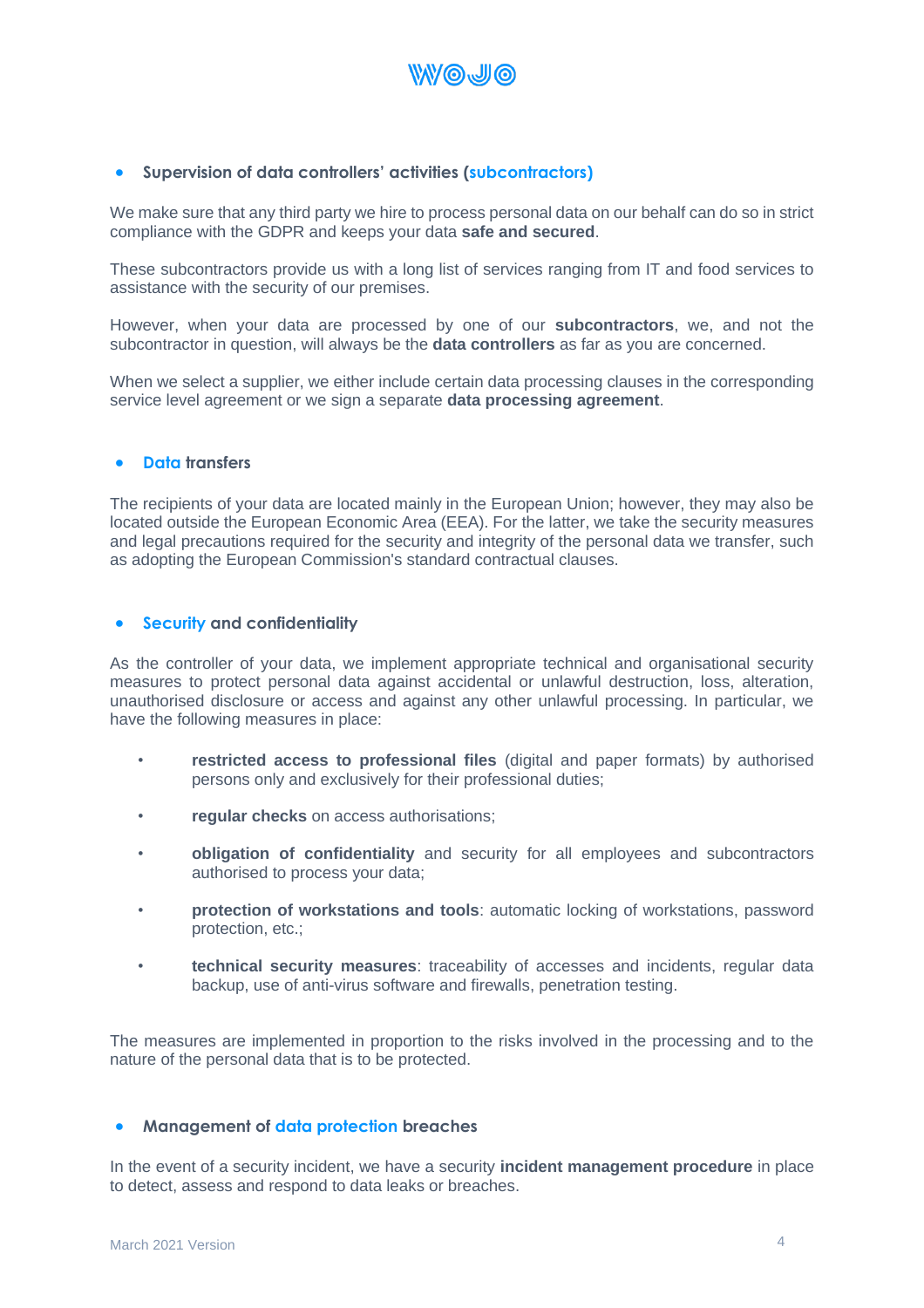

All our employees are required to report any security issues in an incident report. If the GDPR team considers that a security incident affects personal data and involves a risk to the privacy of the data subjects, **we notify the competent authority** within 72 hours of when we become aware of the problem. We then work with said competent authority to resolve the data breach and inform you of the incident as necessary.

#### • **Data storage**

Your personal data will be stored for **as long as necessary** to achieve the purposes for which they were collected.

To determine the period for which your personal data will be stored, we assess the amount, nature and sensitivity of the personal data, the potential risk resulting from unauthorised use or disclosure of the personal data, the purposes for which we process your personal data and our legal obligations.

At the end of the storage period, your personal data will be **erased or archived** in accordance with legal and regulatory requirements.



### • **Your collaboration**

We can only meet our commitments if you also take care to protect your data. Help us protect the privacy and security of your personal data:

- remain vigilant when accessing Wojo spaces (*e.g. do not lend your badge to anyone, do not let unauthorised persons in);*
- adopt good IT practices when using our Wi-Fi, information systems or IT equipment; for more information, please see the Spanish Data Protection Agency's (AEPD) Guide to Privacy and Security on the Internet. Privacy protection is everyone's business. You can **report** any security risks or incidents you come across to us (*e.g. unauthorised entry into the premises, loss of your badge, phishing emails, hacking of your computer*) and should do so as soon as possible to give us the best chance to prevent or reduce the risk of a security breach.



#### • **Transparent information**

As already mentioned, we are committed to transparency towards you regardless of whether the information is collected from you directly or from other sources. In both cases, our aim is to provide you with information that is easy to understand:

- concise, transparent, intelligible and readily accessible;
- written in plain language.

#### • **What are your rights?**

As data subject, you have the following rights: